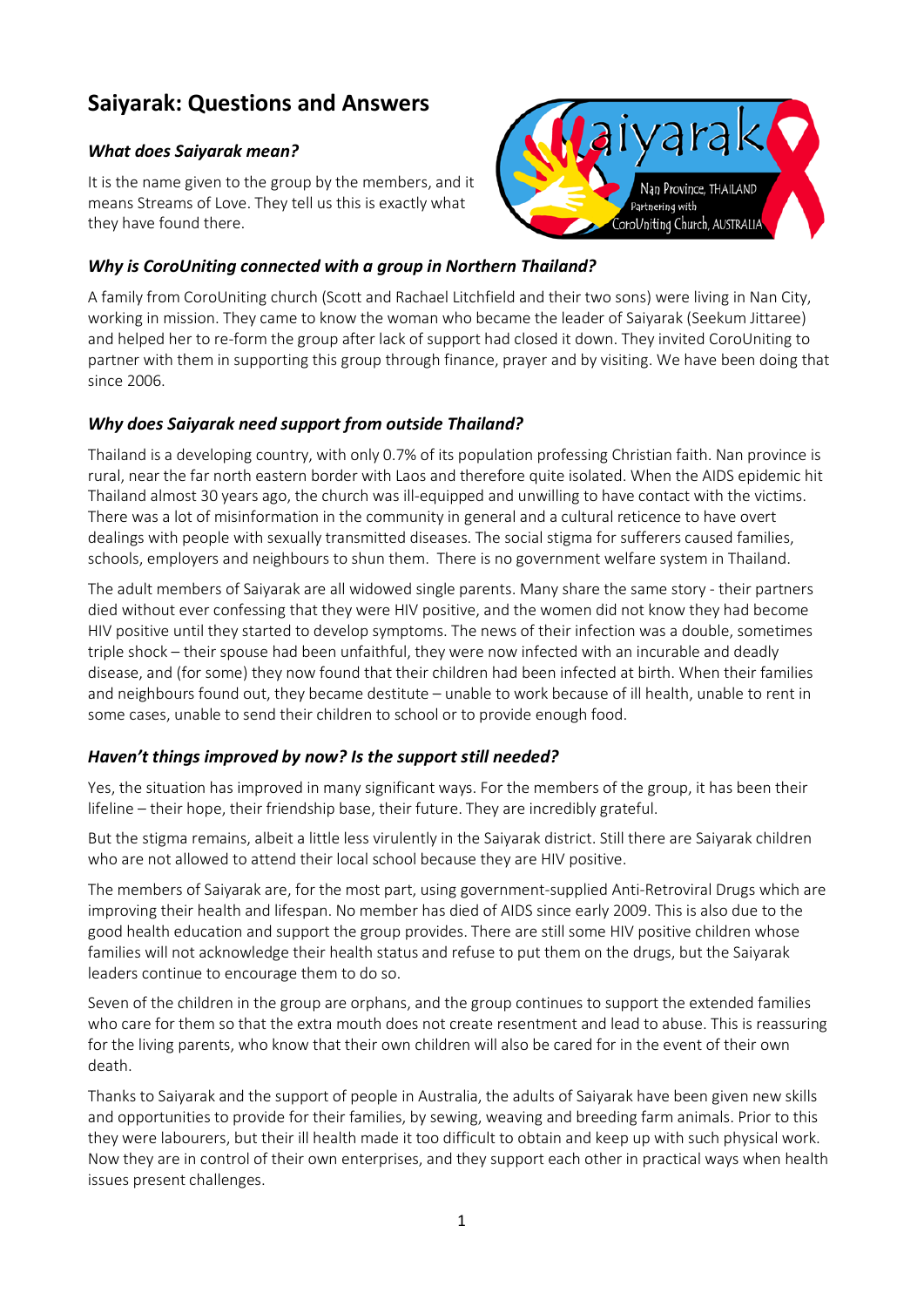Even with the income they can now earn, the group is supporting orphans and running extra activities which cost more than they can provide. Most of the money we send goes to enabling the children to attend school and go on to post-secondary training so that they can get better jobs and care for their own families and their surviving parent without need for support in the future. Our support is about ensuring they can reach that future.

#### *How can we be sure they are using the money we send properly?*

The leaders of the group keep careful records of income and expenditure and send those figures to CAM in Chiang Mai quarterly, which are translated and sent to us here at CoroUniting. In addition, CAM send staff to visit this village (which is seven hours' drive from Chiang Mai) at least every three months. They also have contact with young people from the group who travel to Chiang Mai for study. A report on each of the children/young people is received annually.

#### *What is CAM?*

CAM is the AIDS ministry arm of the Church of Christ in Thailand (CCT), a major Christian denomination which includes a number of denominations as we know them. CCT is a sister denomination to the Uniting Church in Australia.

The ministry of CAM was started in 1992 by Pastors Sanan and Jaruwan Wutti, who were called by God to minister to AIDS victims when the rest of the church found the issue too challenging. (They declined a pastoral position in a church in Washington DC, USA to take up this role!) We have a direct connection to CAM through the Wuttis because they spent 6 months in Adelaide at the invitation of the Uniting Church, and stayed with a CoroUniting family (Otto and Jenny Wichert and their two children). Another CAM staff member, Goong Lek (Nawanat Kunasawat), spent three months in Adelaide at the end of 2008.

When the Litchfields finished their work in Thailand, CAM agreed to take on responsibility for Saiyarak, in spite of the distance from Chiang Mai. We maintain regular contact with CAM, who graciously organise the schedule of our visiting teams, and do all translation work so that we can keep relating to Saiyarak.

#### *Is supporting Saiyarak mission or just a handout?*

Our support of Saiyarak is definitely Christian mission. Some people are concerned because only one of the three leaders is Christian and many of the group are Buddhist. Does this mean that the gospel is hampered?

There are many signs that the gospel is doing its work in Saiyarak. On every occasion that the Litchfields visit, or CAM visit (including when a team from Australia goes), the gospel is shared through Bible study and prayer. Some of the children also attend a Christian kids' club down the street, run by a couple who provide a hostel for children from Christian Hill Tribes villages.

Seekum is a member of the local CCT church, and sometimes the church engages with Saiyarak activities at Christmas involving the whole group. This is significant in a country that does not recognise the Christmas season. The Saiyarak house, where the group runs all its activities, is on Seekum's land. This giving of the land by Seekum's now deceased parents was in the name of Christ, and the opening ceremony in 2008 (in which a CoroUniting team participated) was conducted in entirely Christian terms. The house includes a room set aside for palliative care for any members who can no longer care for themselves.

One of the most precious proofs of the work of God is the close-knit and self-sacrificial nature of the Saiyarak community. This is a measure of love and trust and service not seen in the communities around them. Some locals have even tried to join the group on false pretences because they want what they see there.

That said, not all members of the group yet confess Christ as their Lord. Some have, including several who have since died. We can be praying that all these people for whom Jesus died will come to know him as the one who is the source of community, hope and love.